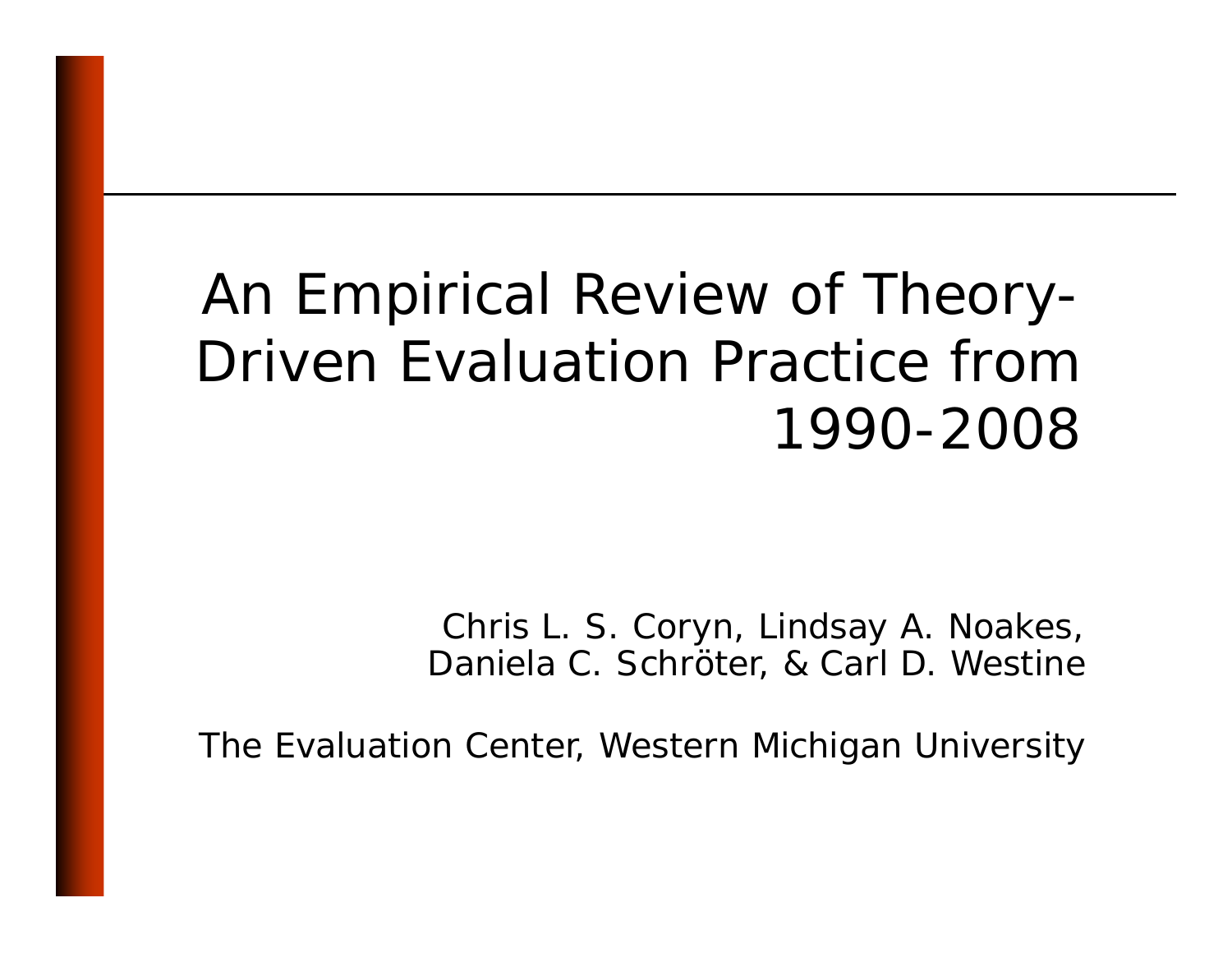#### Research on Evaluation

- **STATE**  Largely led by Christina Christie, J. Bradley Cousins, and the work of a few others
- Some recent examples
	- –Empowerment (Miller & Campbell, 2006)
	- –Participation (e.g., Cousins & Whitmore, 1998;<br>Cullen, 2009)
	- –Standards (Wingate, 2009)
	- –- Use (e.g., Brandon & Singh, 2009; Cousins & Leithwood, 1986; Johnson, Greenseid, Toal, King,<br>Lawrenz, & Volkov, 2009; Shulha & Cousins, 1997)
- This study sought to (1) identify the central tenets/core principles of theory-driven evaluation and (2) assess the degree to which published case examples congruent with these tenets/principles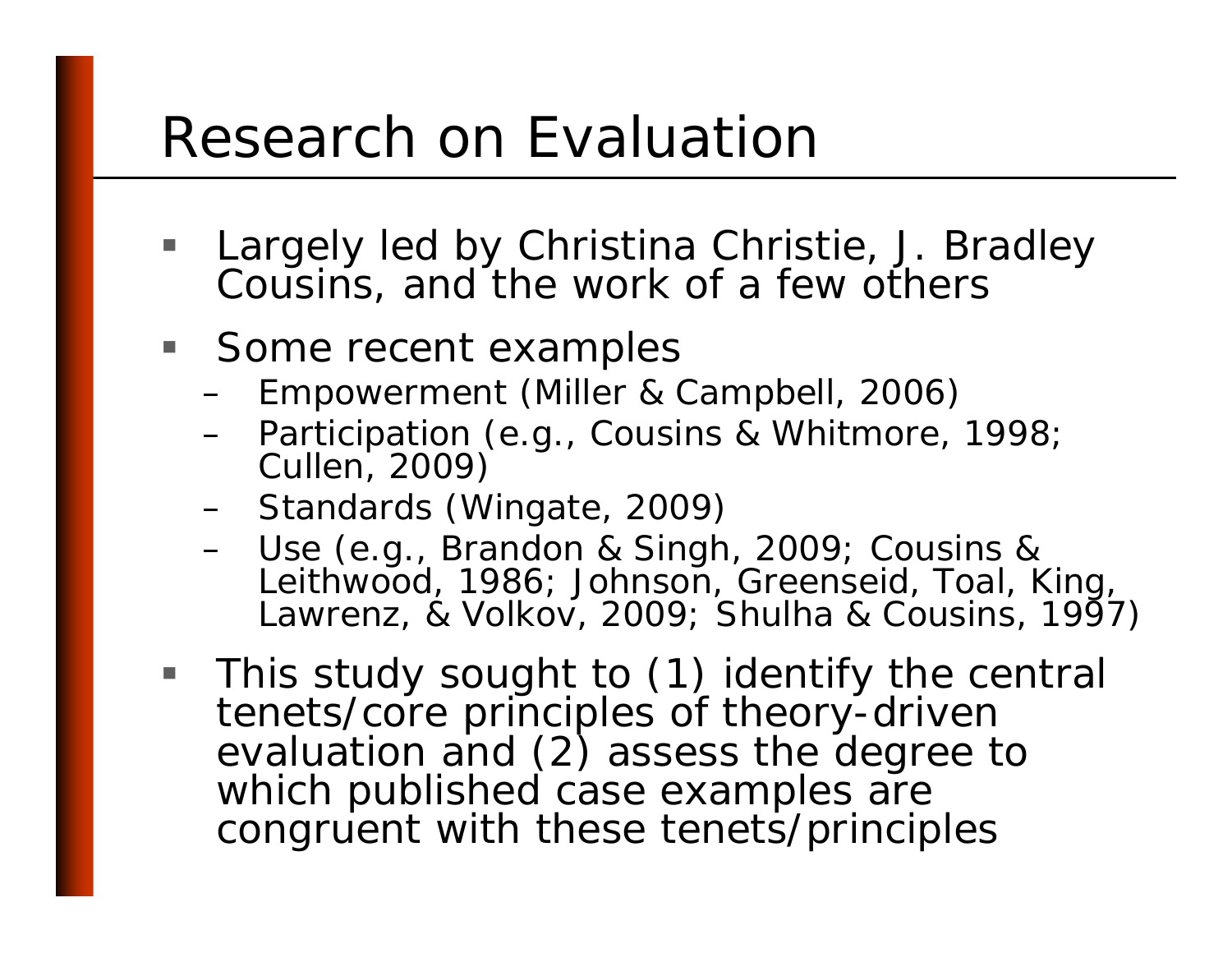## Core Principles

- **STATE** ■ Five central tenants/principles and 17 subprinciples (see pp. 11 -12 for greater detail)
	- 1. Formulate a plausible program theory
	- 2. Formulate and prioritize evaluation questions
	- 3. Use program theory to guide design, planning, and conduct of the evaluation
	- 4. Measure constructs (process, outcome, context) postulated by program theory
	- 5. Identify breakdowns, side effects, determine program effectiveness (or efficacy), and describe and explain cause-and-effect associations between theoretical constructs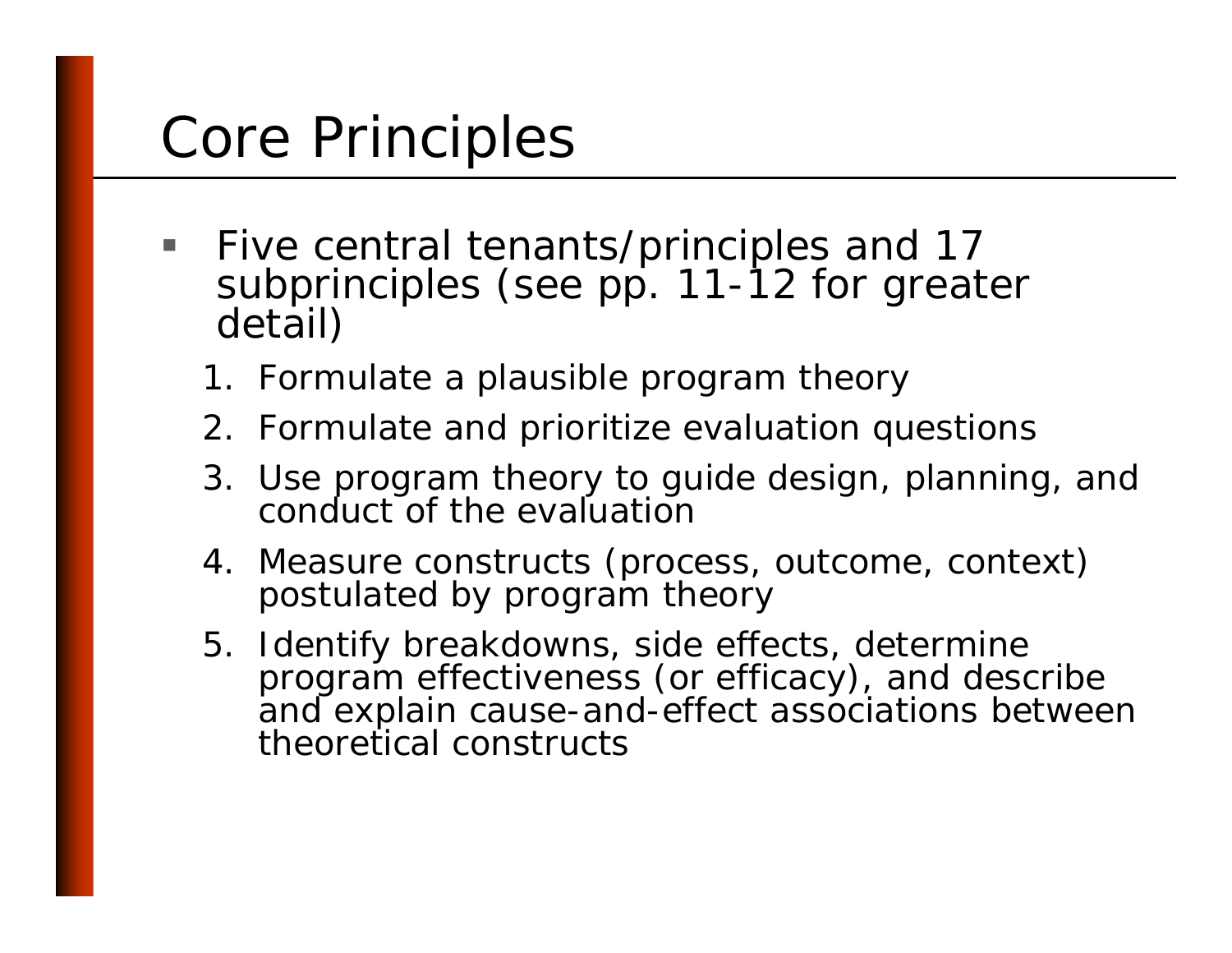# Guiding Research Questions

- 1. In what kinds of settings, with what populations, of what scale and scope, and for what purposes are theory -driven evaluations conducted?
- 2. Why do evaluators and/or their collaborative partners choose theory -driven evaluation as their evaluation strategy?
- 3. How are stakeholders involved in theory-driven evaluations and in what phases of the evaluation?
- 4. To what degree are theory-driven evaluations tailored (e.g., investigating specific aspects of a program theory, answering particular questions) versus comprehensive?
- 5. To what extent are the core principles of theory-driven evaluation evident in theory -driven evaluation practice? What types of evidence for supporting cause-effect inferences are used in theory-driven evaluation practice?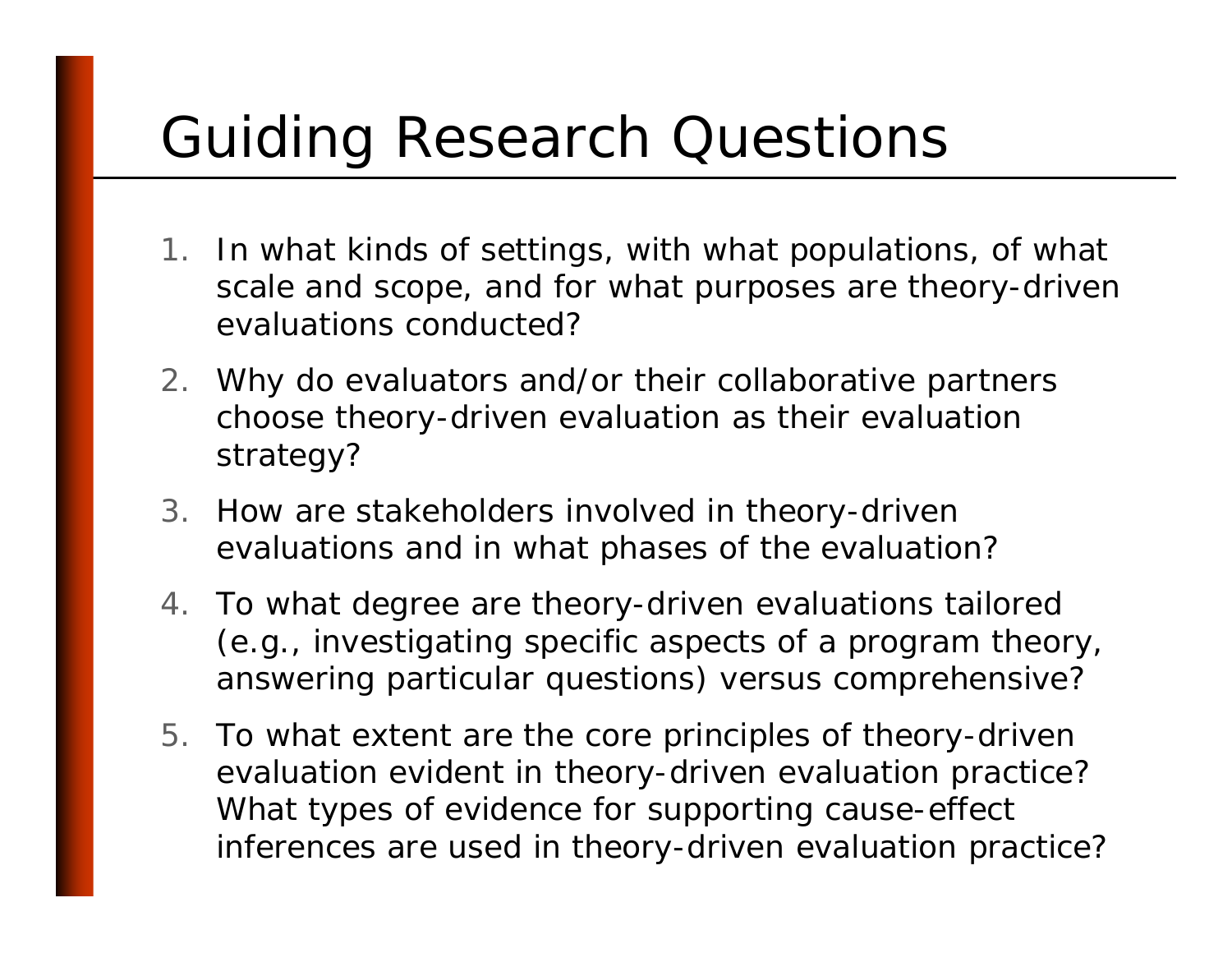#### Method

- **Sample** 
	- – Multistage sampling design
		- •181 total articles, books, and book chapters identified (over 3 sampling stages)
		- •Final sample of  $N = 39$  (21% of 181 identified) "codable" case examples
- Data analysis
	- – Two stages
		- •Each chapter and article randomly assigned to<br>six groups of two coder-pairs who worked independently (coefficient of agreement = .83 across all coded units)
		- •Consensus of coders (used for data analysis)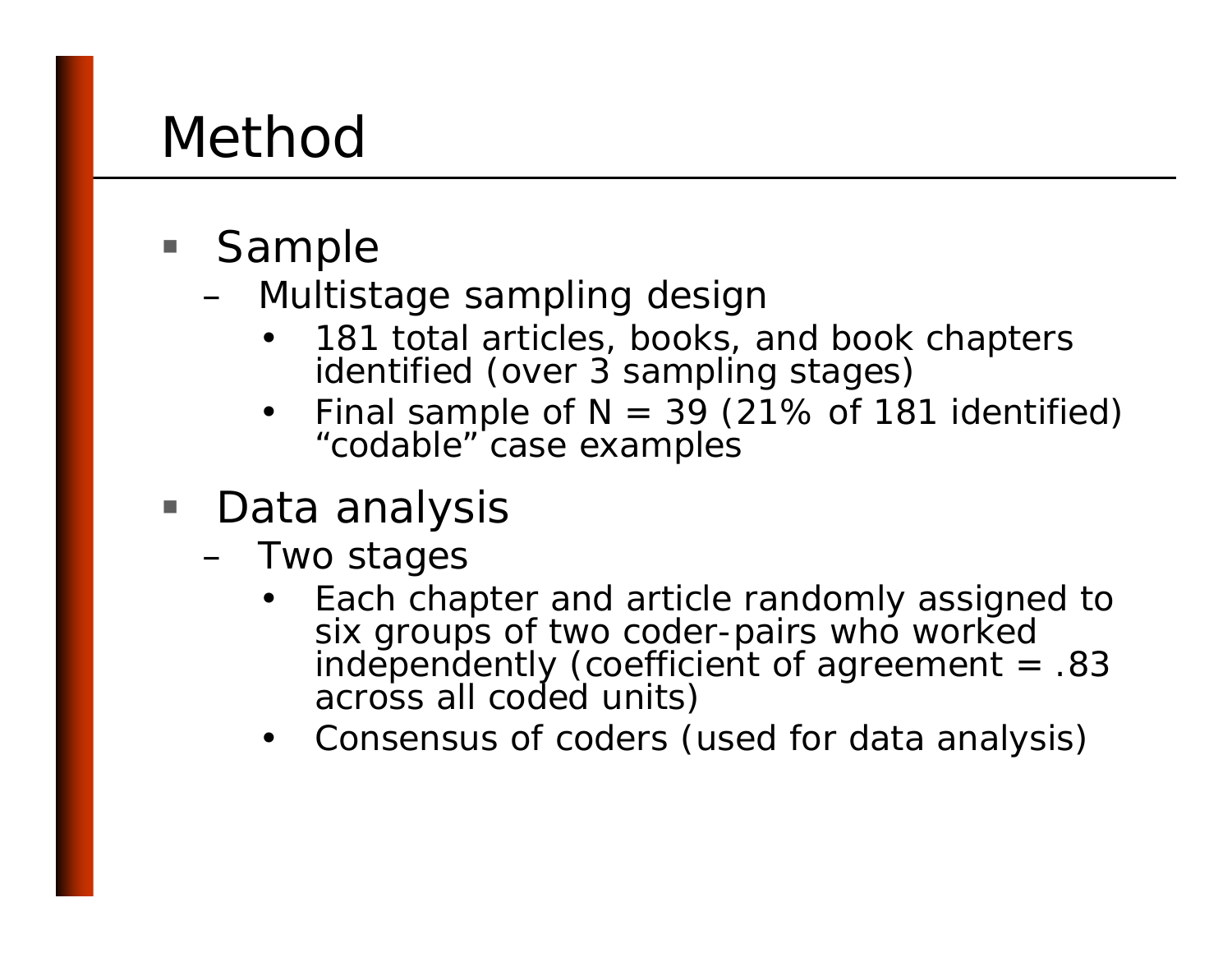### Results: Setting and Populations

- **Settings** 
	- – $-$  Health = 46.2%
	- $-$  Education = 25.6%
	- –Crime and safety =  $7.7\%$
	- – $-$  Transportation = 7.7%  $\,$
	- –International development = 5.1%
	- Environmental affairs = 5.1%
	- $-$  Business = 2.6%  $\,$

#### $\blacksquare$ Target populations of programs evaluated

- Children = 41.1%
- –College students = 12.8%
- – Adolescents and young adults, general populations, low-income, and "other" =  $10.3\%$ <br>(each)
- –Working adults =  $5.1\%$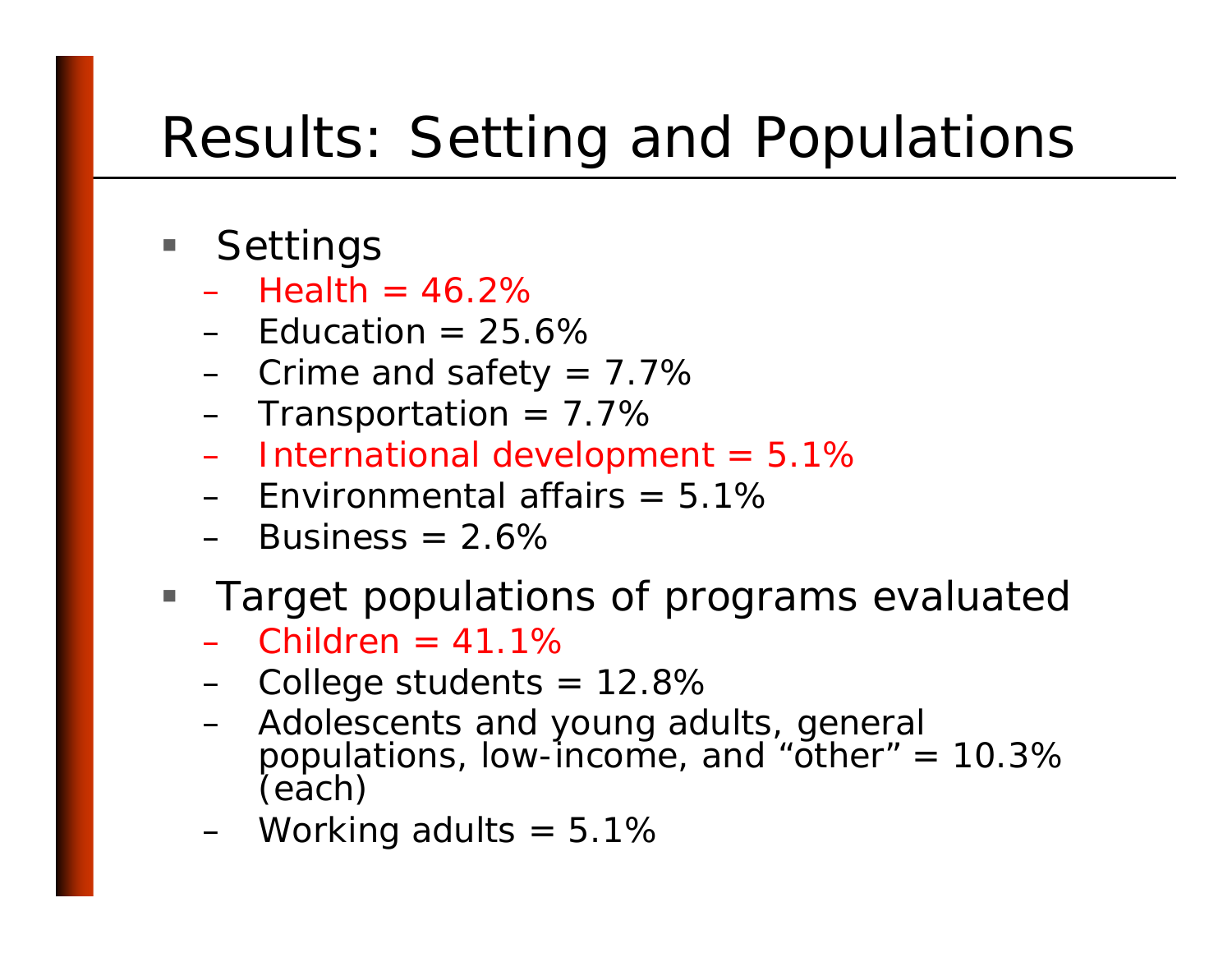#### Results: Scale/Scope and Purpose

- Scale and scope
	- $-$  Small local = 33.3%
	- –Large local = 23.1%
	- –Small regional = 2.6%
	- Large regional = 10.3%
	- $-$  Small national = 10.3%
	- Lar ge national = 12.8%
	- $-$  Small international = 2.6%  $\,$
	- –Large international = 5.1%
- **Purpose** 
	- –Summative only = 48.7%
	- Both formative and summative = 38.5%
	- –Formative only = 10.3%
	- Unclear = 2.6%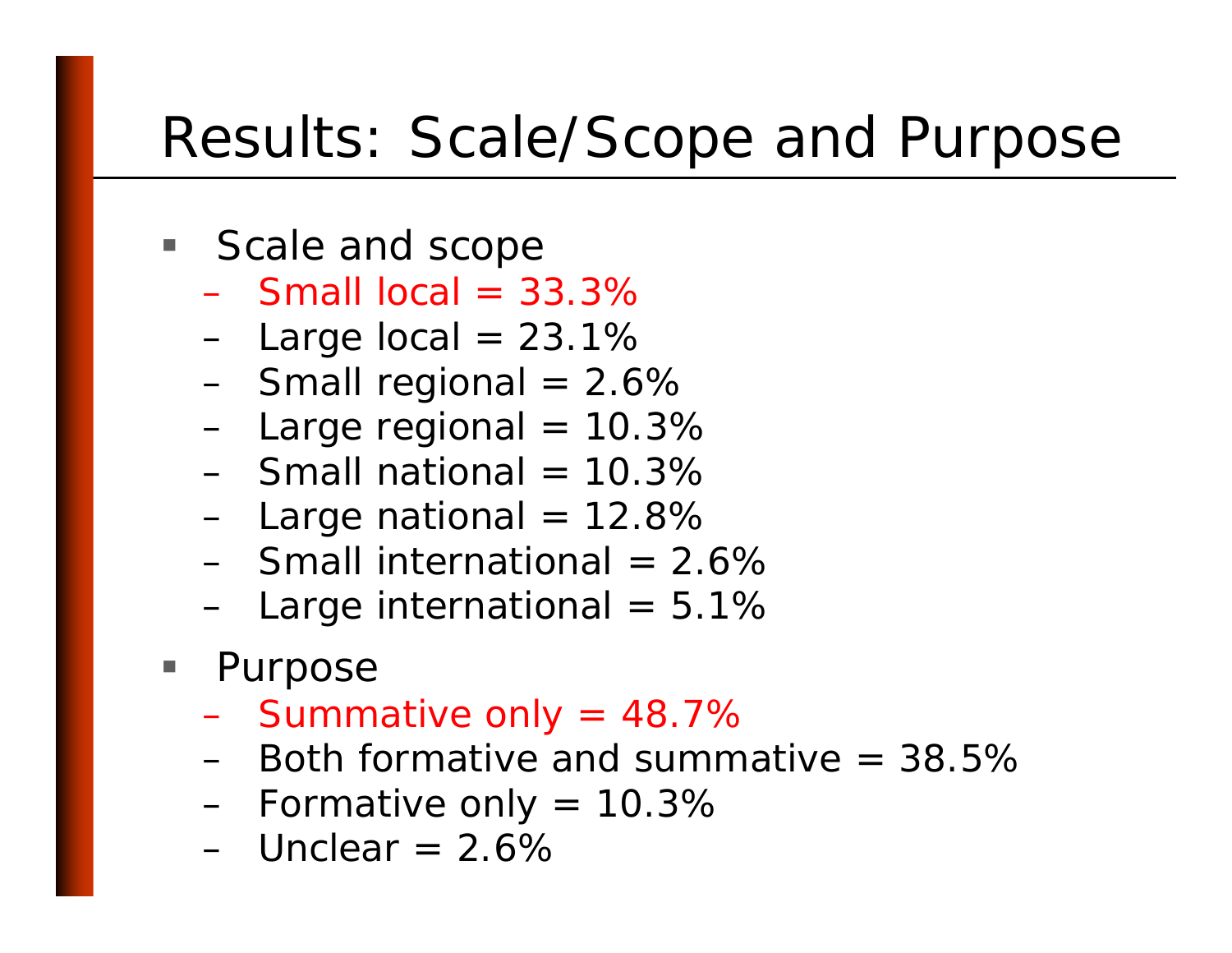### Results: Theory Formulation

- **Theory formulation process** 
	- –Predominately existing scientific theory (87.2%) and/or theories and assumptions held by stakeholders (48.7%, n = 19)
	- –Program observation = 15.4%
- T. Comprehensive versus tailored
	- – 59.0% investigated the postulated program theory comprehensively
	- – 41.0% investigated only one specific aspect of the postulated program theory such as the program's process theory, outcome or impact theory, or one particular causal chain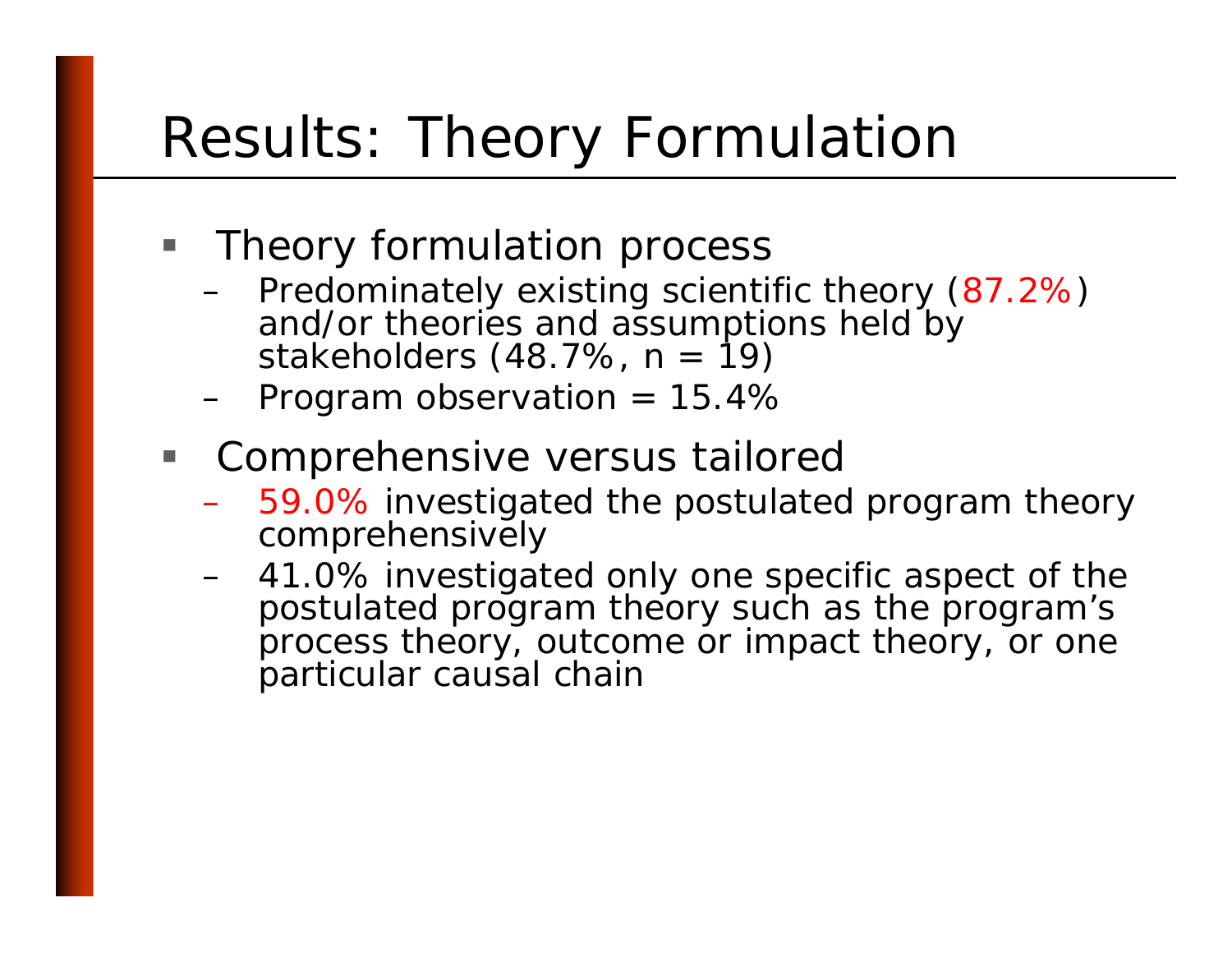#### Results: Stakeholders Engaged

- **Stakeholder groups engaged** 
	- Policy makers at 15.4%
	- Funders = 20.5%
	- –Program staff = 35.9%
	- Direct program impactees = 17.9%
	- – Indirect program impactees (i.e., those affected by, but not directly receiving program  $= 5.1\%$
- Average number of stakeholder groups  $engaged = 1$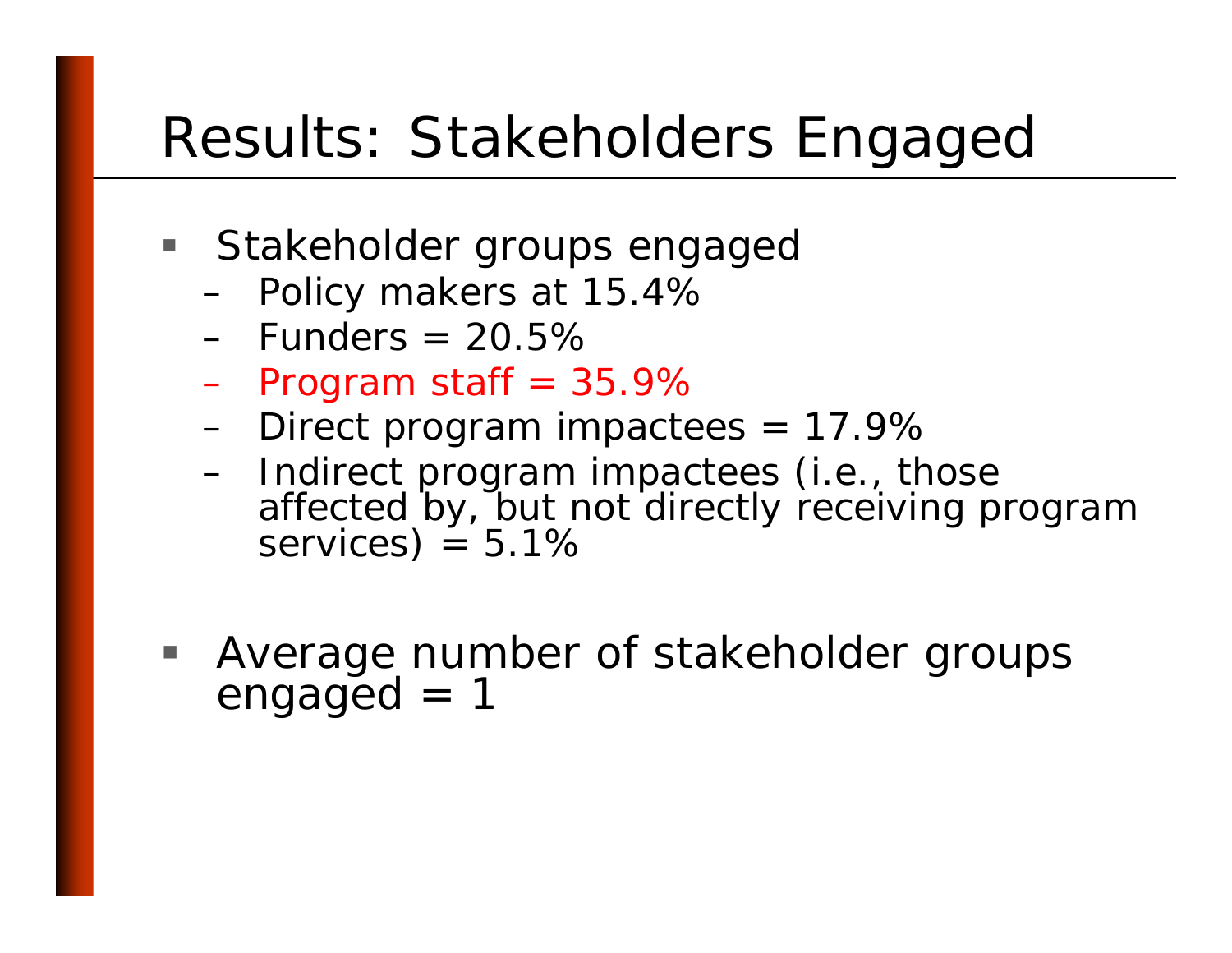#### Results: Phases of Engagement

- **Phases in which stakeholders are engaged** 
	- Not explicitly described  $= 56.4\%$
	- –Initial theory formulation = 38.5%
	- –Question formulation/prioritization = 12.8%
	- Evaluation design = 7.7%
	- Data collection = 7.7%
	- Data anal ysis = 2.6%
	- –Interpretation of results  $= 7.7\%$
	- $-$  Dissemination of evaluation results = 2.6%  $\,$
- Average number of phases in which stakeholders are engaged = 1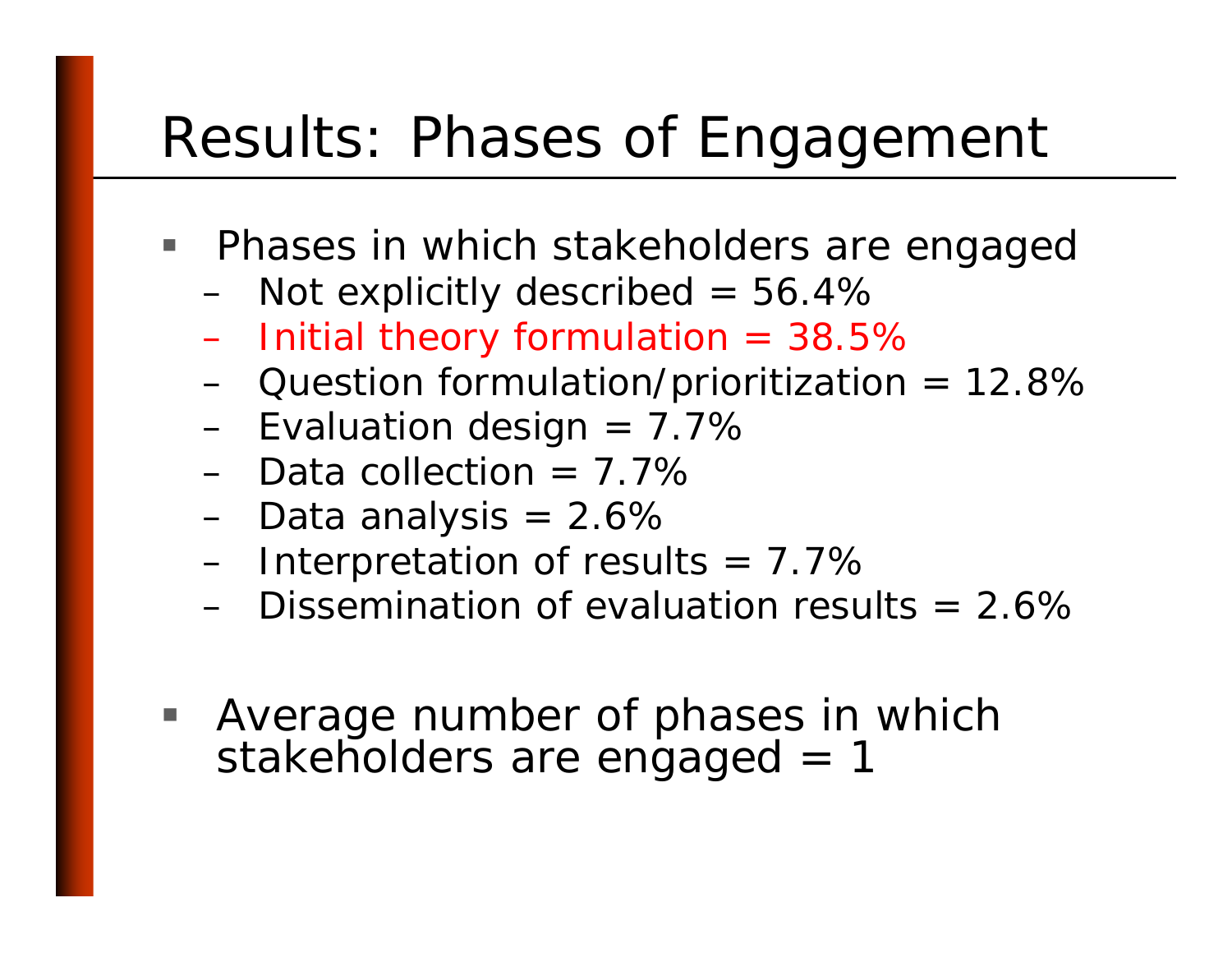#### Results: Practice-Theory Match

**The Second Second**  Degree to which subprinciples within core principles #2, #3, and #4 (use of program theory to...) were met

| Number of<br>Subprinciples Met | Number<br>of Cases | Percent of<br>Cases | Formulate<br>Questions | Prioritize<br>Questions | Determine<br>Evaluation<br>Design | Measure<br>Process<br>Constructs | Measure<br>Outcome<br>Constructs | Measure<br>Contextual<br>Constructs |
|--------------------------------|--------------------|---------------------|------------------------|-------------------------|-----------------------------------|----------------------------------|----------------------------------|-------------------------------------|
| $\mathbf{O}$                   | 1                  | 2.6%                | $\mathbf 0$            | $\mathbf 0$             | $\mathbf 0$                       | $\mathbf 0$                      | $\mathsf{O}$                     | $\mathbf 0$                         |
|                                | $\overline{4}$     | 10.3%               | $\mathbf 0$            | $\mathbf 0$             | 1                                 | $\mathbf{1}$                     | $\overline{2}$                   | $\mathsf O$                         |
| 2                              | 8                  | 20.5%               | 6                      | $\mathbf 0$             | $\mathbf 0$                       | 2                                | 6                                | 2                                   |
| 3                              | 8                  | 20.5%               | 6                      | $\mathbf 0$             | 2                                 | 6                                | $\overline{7}$                   | 3                                   |
| 4                              | 11                 | 28.2%               | 10                     | 1                       | $\overline{7}$                    | 11                               | 11                               | 4                                   |
| 5                              | 5                  | 12.8%               | 5                      | 3                       | 5                                 | 5                                | 4                                | 3                                   |
| 6                              | $\overline{2}$     | 5.1%                | $\overline{2}$         | 2                       | $\overline{2}$                    | 2                                | $\overline{2}$                   | 2                                   |
| Total                          | 39                 | 100.0%              | 29                     | 6                       | 17                                | 27                               | 32                               | 14                                  |
| Percent of Total               |                    |                     | 74.4%                  | 15.4%                   | 43.6%                             | 69.2%                            | 82.1%                            | 35.9%                               |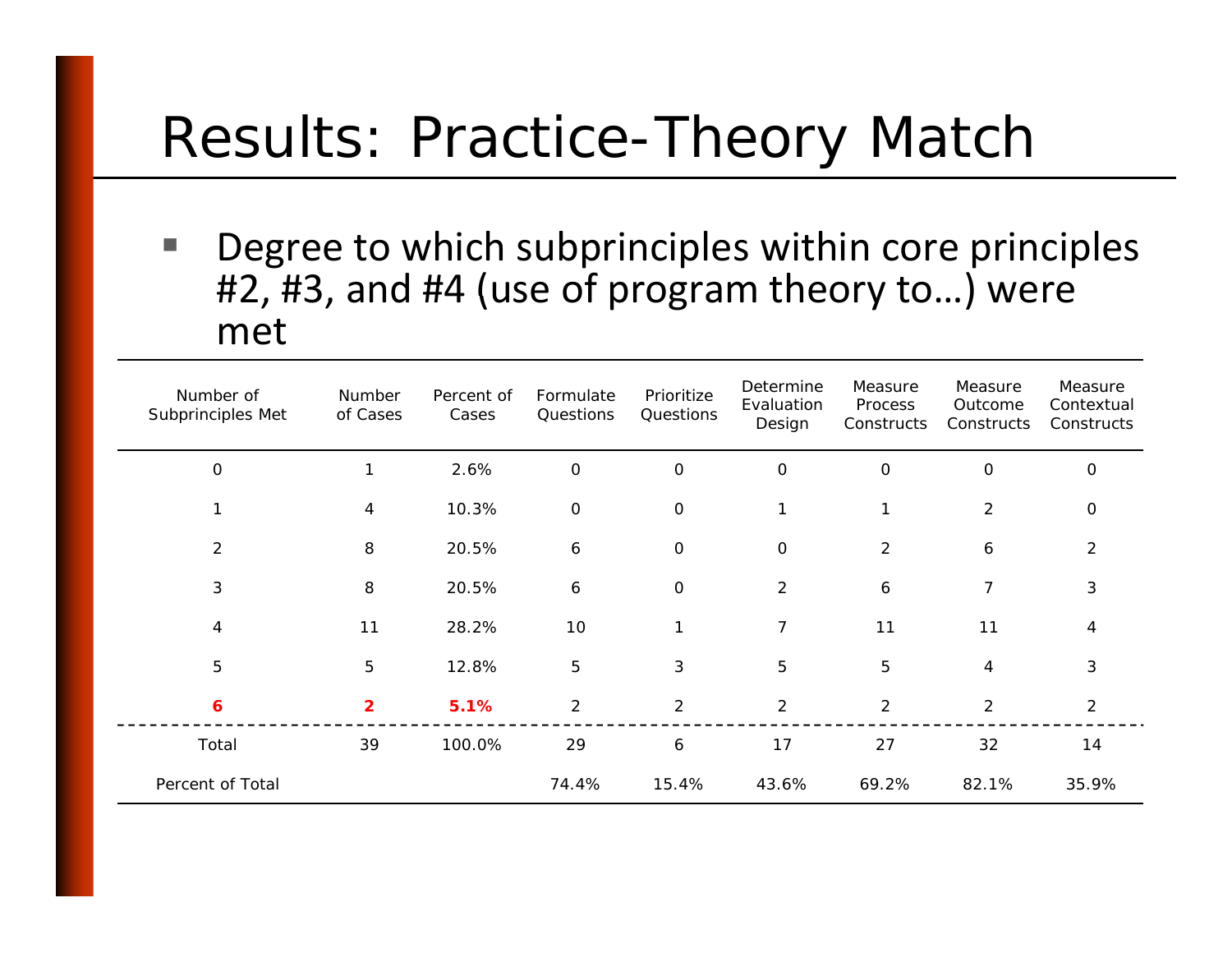#### Results: Practice-Theory Match

#### $\mathbb{R}^n$  Degree to which subprinciples within core principle #5 were met

| Number of<br>Subprinciples Met | Number<br>of Cases | Percent of<br>Cases | Identify<br>Breakdowns | Identify<br>Side<br><b>Effects</b> | Causal<br>Description | Causal<br>Explanation | Moderating<br>Variables | Mediating<br>Variables |
|--------------------------------|--------------------|---------------------|------------------------|------------------------------------|-----------------------|-----------------------|-------------------------|------------------------|
| $\mathsf O$                    | 3                  | 7.7%                | $\mathsf O$            | $\mathsf O$                        | $\mathbf 0$           | $\mathbf 0$           | $\mathsf O$             | $\mathbf 0$            |
| 1                              | $\overline{4}$     | 10.3%               | 1                      | $\mathsf O$                        | 3                     | $\mathsf O$           | $\mathbf 0$             | $\mathbf 0$            |
| $\overline{c}$                 | 1                  | 2.6%                | $\mathbf{1}$           | $\mathbf 0$                        | 1                     | $\mathbf 0$           | $\mathsf O$             | $\mathbf 0$            |
| 3                              | 5                  | 12.8%               | $\mathbf 0$            | $\mathbf 0$                        | 5                     | 5                     | $\mathbf{1}$            | 4                      |
| 4                              | 9                  | 23.1%               | $\mathbf{3}$           | $\mathbf 0$                        | 9                     | 9                     | 6                       | 9                      |
| 5                              | 13                 | 33.3%               | 13                     | 2                                  | 13                    | 13                    | 11                      | 13                     |
| 6                              | 4                  | 10.3%               | $\overline{4}$         | $\overline{4}$                     | $\overline{4}$        | $\overline{4}$        | $\overline{4}$          | $\overline{4}$         |
| Total                          | 39                 | 100.0%              | 22                     | 6                                  | 35                    | 31                    | 22                      | 30                     |
| Percent of Total               |                    |                     | 56.4%                  | 15.4%                              | 89.7%                 | 79.5%                 | 56.4%                   | 76.9%                  |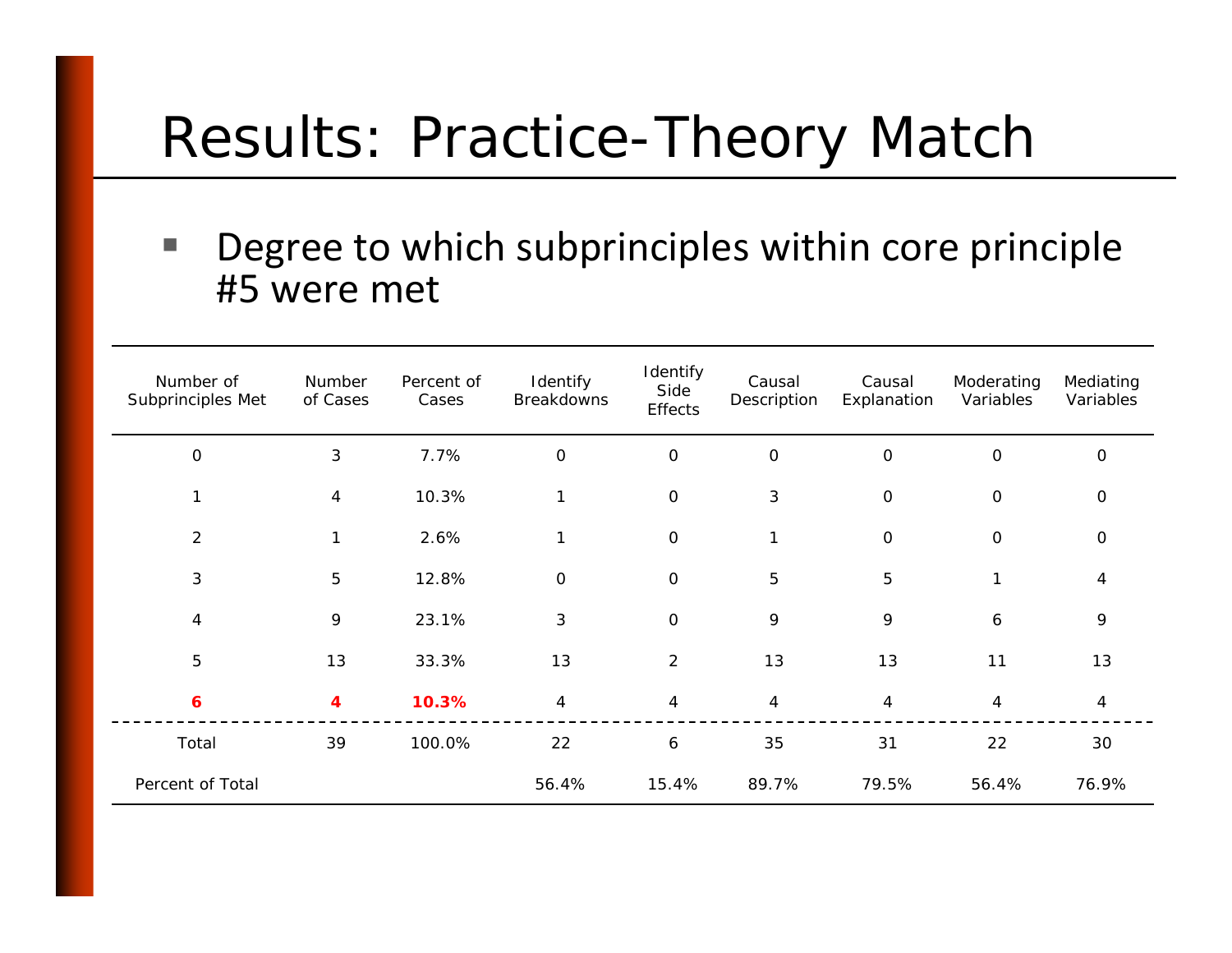### Results: Practice-Theory Match

#### Total subprinciples met

| Combined<br>Subprinciples Met | Number of Cases | Percent of Cases |                      |
|-------------------------------|-----------------|------------------|----------------------|
| $\Omega$                      | $\overline{O}$  | 0.0%             |                      |
|                               |                 | 2.6%             |                      |
| $\overline{2}$                |                 | 2.6%             |                      |
| 3                             |                 | 2.6%             | •10 cases $(25.6%)$  |
| 4                             | 3               | 7.7%             | applied six or fewer |
| 5                             | $\overline{2}$  | 5.1%             | (less than half)     |
| 6                             | $\overline{2}$  | 5.1%             |                      |
| 7                             | 5               | 12.8%            |                      |
| 8                             | 4               | 10.3%            |                      |
| 9                             | 8               | 20.5%            |                      |
| 10                            | 4               | 10.3%            |                      |
| 11                            | 5               | 12.8%            | •12 cases $(30.8\%)$ |
| 12                            | $\mathfrak{S}$  | 7.7%             | applied 10 or more   |
| 13                            | $\mathbf 0$     | 0.0%             |                      |
| Total                         | 39              | 100.0%           |                      |